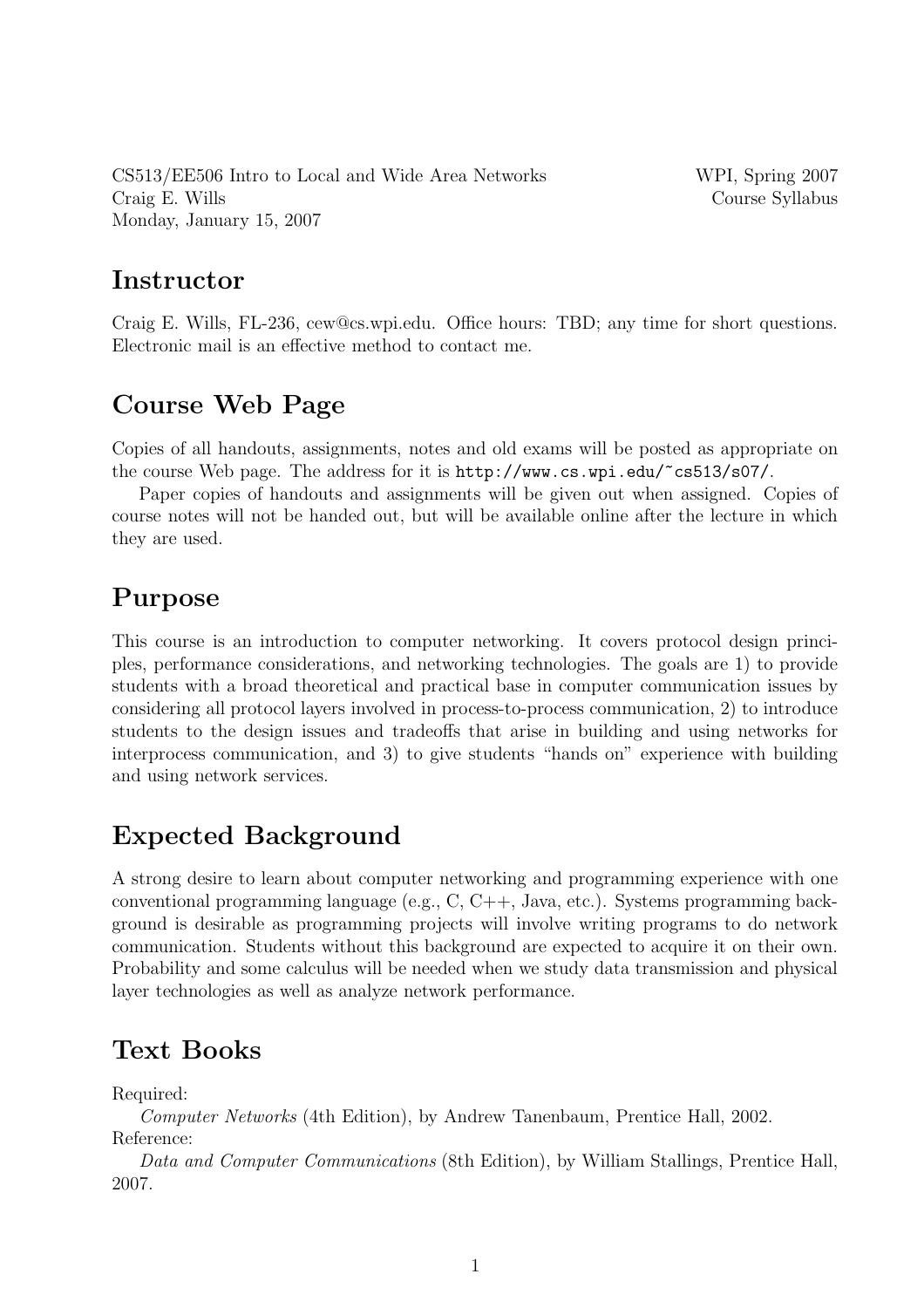Communication Networks, by Alberto Leon-Garcia and Indra Widjaja, McGraw Hill, 2000.

Computer Networks: A Systems Approach (3rd Edition), by Larry L. Peterson and Bruce S. Davie, Morgan Kaufmann, 2003.

Computer Networks and Internets with Internet Applications (4th Edition), by Douglas E. Comer, Prentice Hall, 2004.

## Grading Policy

Final grades will be computed as follows: Midterm Exam: 30%; Final Exam: 30%;

Homework, projects, quizzes, and class participation: 40%.

Grading policy for each project and homework will be provided at the time of the assignment. Final grades will reflect the extent to which you have demonstrated understanding of the material, and completed the assigned projects. No incomplete grades will be assigned unless there exist exceptional, extenuating circumstances.

#### • Programming Assignments

There will be 2-3 programming assignments. Assignments will involve programming in  $C/C++$  on the Unix systems, and generally be done individually by each student. Students are assumed to be competent in a high-level programming language such  $C/C++$  and the Unix operating environment. Specific Unix routines dealing with networking will be introduced as the course progresses and programming projects are assigned.

Unless otherwise agreed upon with the instructor, assignments will be done on the WPI CCC/CS/ECE machines. You will also be introduced to system calls pertinent to network programming as the course progresses.

#### • Exams and Quizzes

There will be two in-class exams (including a final exam during the last class period), plus the possibility of pop quizzes for which no advance notice will be provided. Exams will be closed book, closed notes.

#### • Written Homeworks

There will be 2-3 written homework assignments. Written assignments consist of problems from the book, made up problems, or readings from the research literature.

### Late Policy

Each homework and programming assignment will be given a point value when it is handed out. The point value indicates the weight of the assignment relative to the other assignments. Late programs and homeworks will be be penalized 5% of total assignment value per day or partial day, and no assignments will be accepted after seven days beyond the due date. All programs and written homeworks are due at the start of class on the due date. Homeworks and programs turned in after the start of class will be counted late. Projects will be submitted